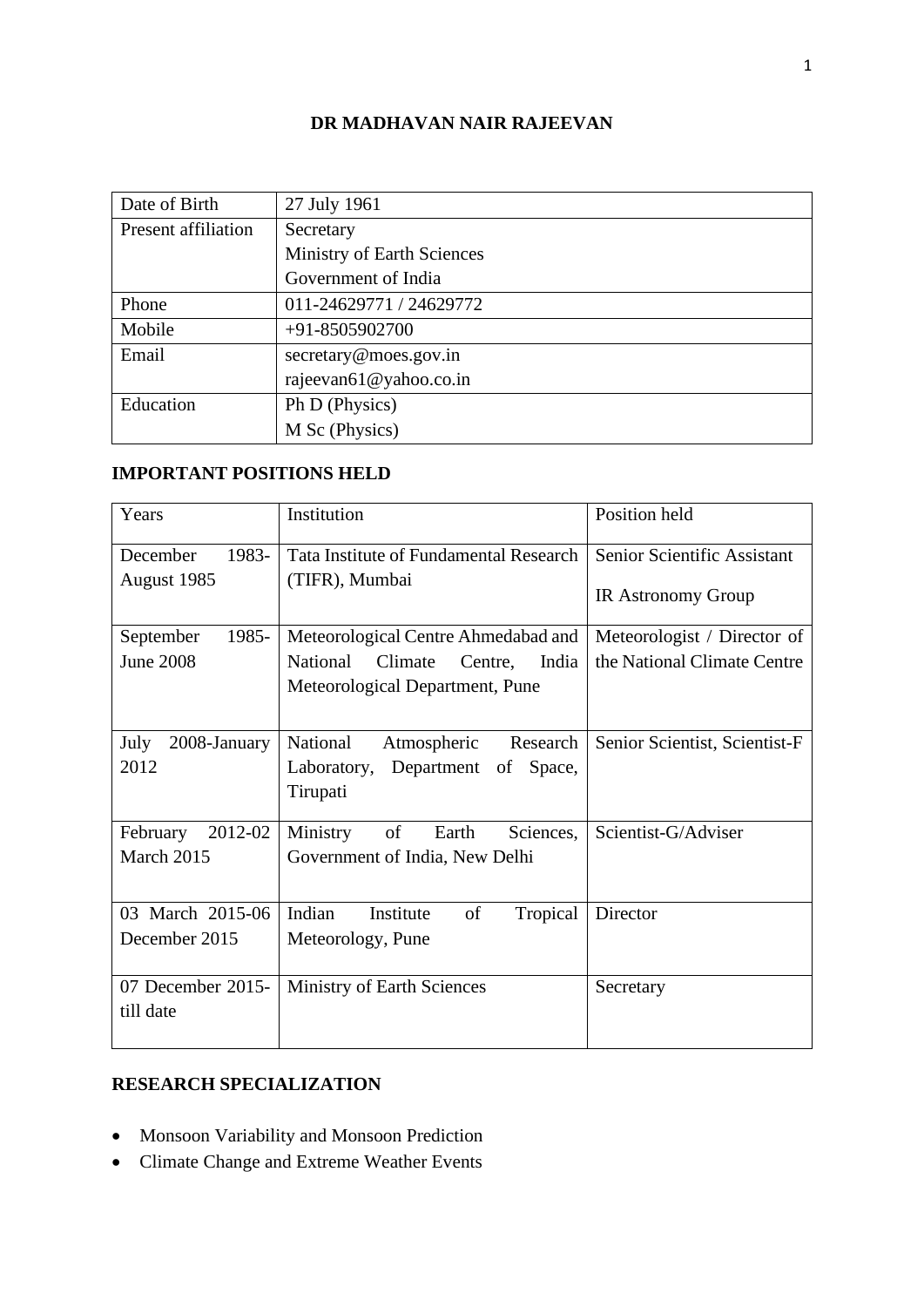- Prediction of Mesoscale Convective Systems
- Cloud-Radiation Interaction and Satellite applications
- Aerosol Radiative Forcing.

#### **PRESENT RESEARCH INTERESTS**

- Monsoon prediction using coupled models, decadal variability and prediction
- Land surface processes and monsoon predictability (role of land surface processes on monsoon variability and prediction)
- Extreme climate events (variability and prediction of extreme events like heavy rainfall events, droughts and heat waves).

#### **IMPORTANT SCIENTIFIC CONTRIBUTIONS**

- Contributed significantly for developing many application tools and prediction models for societal applications like long-range prediction models, gridded climate data sets and many other climate application products for regional climate services. **These models and application tools are being used by the India Meteorological Department for operational use.**
- Development of advanced statistical prediction models for operational long-range forecasts of monsoon seasonal rainfall (over India and four homogeneous regions) and the monsoon onset over Kerala. These models are being used by IMD for operational use.
- Development of high-resolution climate data sets like the high-resolution gridded rainfall and temperature data sets. These data sets are extensively used by researchers around the Globe. **There are more than 750 citations on these data sets**.
- Diagnostic studies on the Inter-annual variability of southwest and northeast monsoons (tele-connections) and associated physical processes.
- Development of objective criteria for declaring the monsoon onset over Kerala and monitoring the active and break spells of the Indian summer monsoon. **These criteria are being used by the India Meteorological Department for operational use.**
- Analysis of extreme climate events (intense precipitation events, monsoon droughts and heat waves) and understanding physical processes.
- Understanding and development of prediction tools for Mesoscale weather systems over southeast India. Development of advanced prediction tool using hybrid method (dynamical and statistical) for prediction of thunderstorms and associated lightning over the SHAR (ISRO rocket launching site), which is being used by the ISRO for predictions.
- Role of land surface processes on monsoon variability using observations and regional climate models, development of a high-resolution land surface data set for applications on hydrology.
- Analysis of active and break spells of the Indian monsoon, criteria for definition and its dynamics, extensively cited and used by researchers for studies on active and break spells of the Monsoon.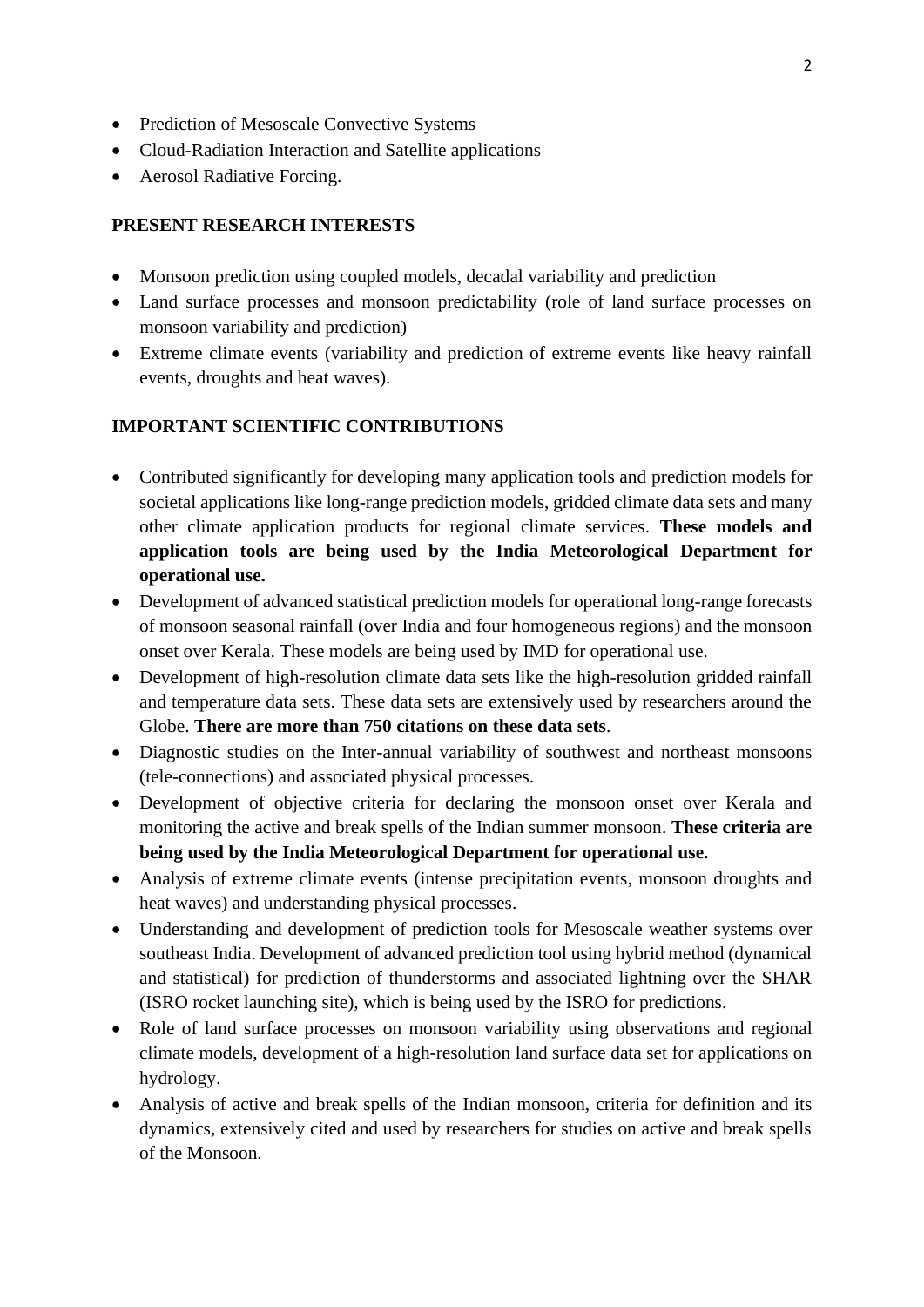- Analysis of three-dimensional structure of clouds and its variability over the monsoon region using advanced satellite data sets.
- Analysis of cloud-radiation interaction and cloud radiative forcing over the monsoon region using various satellite data sets. First time shown that cloud-radiation feedback is negative over the Asian Monsoon region.
- Evaluation and understanding of predictability of the Indian monsoon in coupled climate models.

# **AWARDS**

- 2001 **START Young Scientist** Award for the paper "Net cloud radiative forcing at the top of atmosphere in the Asian monsoon region" published in **Journal of Climate**, 2000, 13, 650-657.
- Award for the **Young Scientist** in Atmospheric Sciences by the Ministry of Earth Sciences (MOES), New Delhi in 2007 for the research contributions in Atmospheric Sciences.
- 20<sup>th</sup> Biennial Mausam Award (2001), Department of Science and Technology, for the paper "Aerosol-Cloud-Climate Effect: Study with a radiative transfer model" published in **Mausam**, April 1998, 49,195-202.

# **HONOURS AND RECOGNITIONS**

- Fellow of the Indian Academy of Sciences (IASc).
- Fellow of the Indian National Science Academy (INSA).
- Fellow of the National Science Academy of India (NASI).
- High-level Adviser on Climate Services, World Meteorological Organization (WMO).
- Expert Member, Research Board, World Meteorological Organization (WMO).
- Chairman, Council of the Regional Integrated Multi-Hazard Early Warning System (RIMES) For Africa and Asia, Bangkok.
- Chairman, Board of Governors, Indian Institute of Science Education and Research (IISER), Thiruvananthapuram.
- Member, Governing Council of IISER Kolkata.
- Member of the International WCRP CLIVAR (UN Organization) Asian-Australian Monsoon Panel (AAMP) (2007-2012).
- Consultant to WMO to prepare the WMO Annual Climate Statement on the Status of Global Climate (in 2004 and 2005).
- Member, WMO CBS expert panel on long range forecasting, 2004-2008.
- Honorary Doctorate from GITAM University, Vishakhapatnam.
- Honorary Doctorate from Satyabhama University, Chennai.
- Chairman, Research Council, National Institute of Oceanography (NIO), CSIR, Goa.
- Senior Associate, International Centre for Theoretical Physics (ICTP), Trieste, Italy, 2007-2013.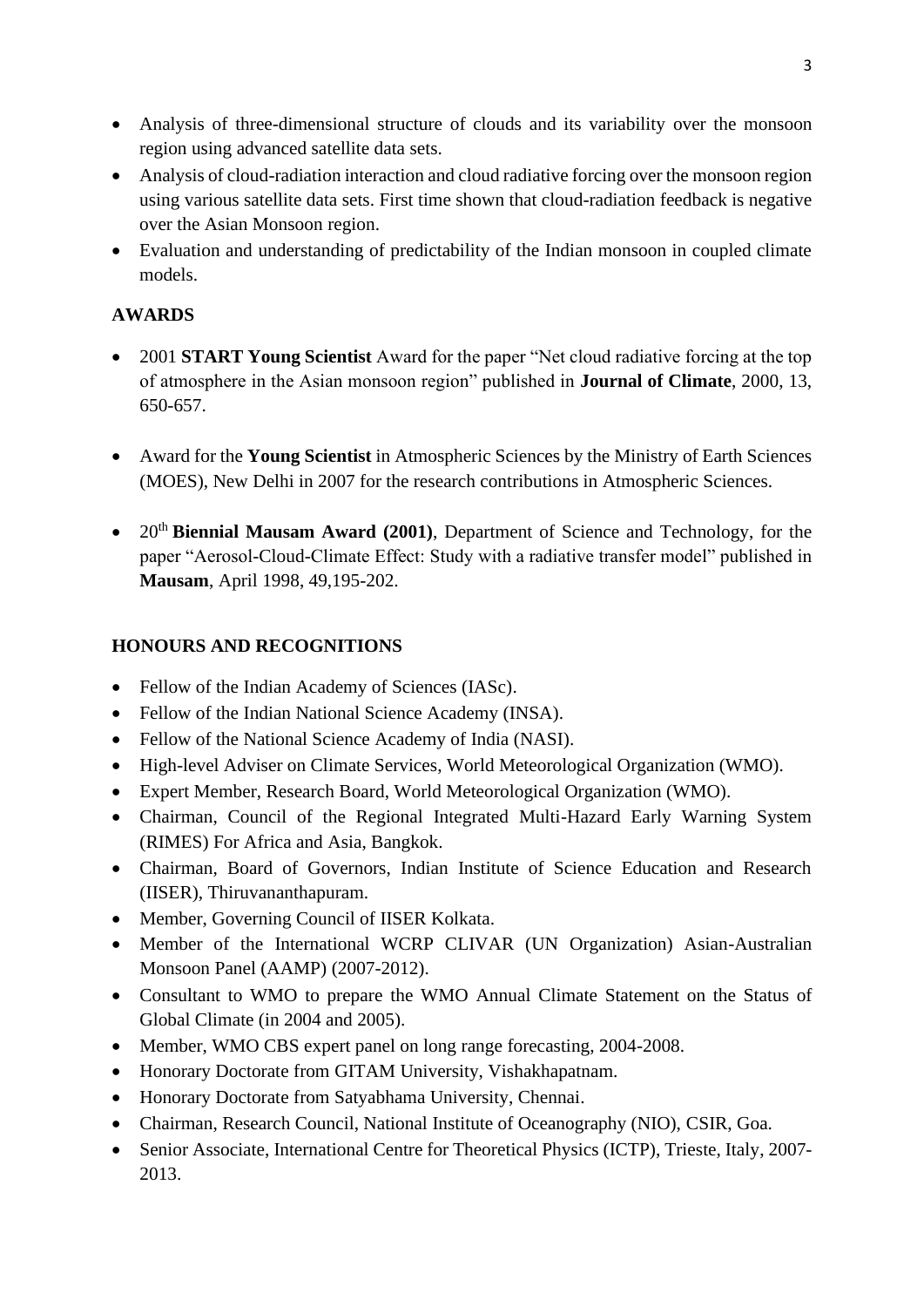- Associate Editor, Journal of Earth System Sciences, Indian Academy of Sciences, Bangalore, a Springer Publication (2007-2015).
- Associate Editor, Weather and Climate Extremes, Elsevier publication, 2015-2018.

# **ACADEMIC ACTIVITY**

• PhD Research Guide at the University of Pune, Andhra University and S V University, Tirupati. Guided 9 Ph D students, 5 M Tech students, and 10 M Sc students for their research studies (list of the PhD students given below).

### **DETAILS OF PhD STUDENTS COMPLETED**

| $S$ No         | <b>Name</b>      | Year | Title of the thesis                                                                                                             | <b>University</b> |
|----------------|------------------|------|---------------------------------------------------------------------------------------------------------------------------------|-------------------|
| 1              | R K Yadav        | 2006 | Variability of Winter Precipitation                                                                                             | of<br>University  |
|                |                  |      | North-<br>West<br>Over<br>India:                                                                                                | Pune              |
|                |                  |      | Teleconnections and Long-Range                                                                                                  |                   |
|                |                  |      | Forecasting.                                                                                                                    |                   |
| $\overline{2}$ | Pankaj Kumar     | 2006 | Rainfall<br>Northeast<br>Monsoon                                                                                                | University<br>of  |
|                |                  |      | Variability<br>India:<br>over                                                                                                   | Pune              |
|                |                  |      | Teleconnections and Long-Range                                                                                                  |                   |
|                |                  |      | Prediction.                                                                                                                     |                   |
| 3              | G Krishna Kumar  | 2007 | $% \left( \left( \mathcal{A},\mathcal{A}\right) \right) =\left( \mathcal{A},\mathcal{A}\right)$ of<br>Surface<br>Sea<br>Impacts | of<br>University  |
|                |                  |      | Temperatures over the Indian                                                                                                    | Pune              |
|                |                  |      | Ocean on the Indian Monsoons-                                                                                                   |                   |
|                |                  |      | with a special reference to recent                                                                                              |                   |
|                |                  |      | El Nino.                                                                                                                        |                   |
| $\overline{4}$ | S Balachandran   | 2007 | Surface Radiative Budget and its                                                                                                | University<br>of  |
|                |                  |      | Relationship<br>with<br>Cloud                                                                                                   | Pune              |
|                |                  |      | Properties over the Globe: An                                                                                                   |                   |
|                |                  |      | Analysis of Satellite Data".                                                                                                    |                   |
|                |                  |      |                                                                                                                                 |                   |
| 5              | A K Srivastava   | 2011 | Role of extra tropical circulation                                                                                              | University<br>of  |
|                |                  |      | features in modulating Indian                                                                                                   | Pune              |
|                |                  |      | Summer Monsoon rainfall.                                                                                                        |                   |
| 6              | C K Unnikrishnan | 2014 | A study on role of Land Surface                                                                                                 | S V University    |
|                |                  |      | Processes on the Indian Summer                                                                                                  | Tirupati          |
|                |                  |      | variability using<br>monsoon<br>a                                                                                               |                   |
|                |                  |      | regional climate model.                                                                                                         |                   |
| $\overline{7}$ | A Madhulatha     | 2015 | Numerical<br>Simulation<br>$\sigma$ f                                                                                           | Andhra            |
|                |                  |      | Mesoscale Convective Systems                                                                                                    | University        |
|                |                  |      | and Development of prediction                                                                                                   |                   |
|                |                  |      | schemes.                                                                                                                        |                   |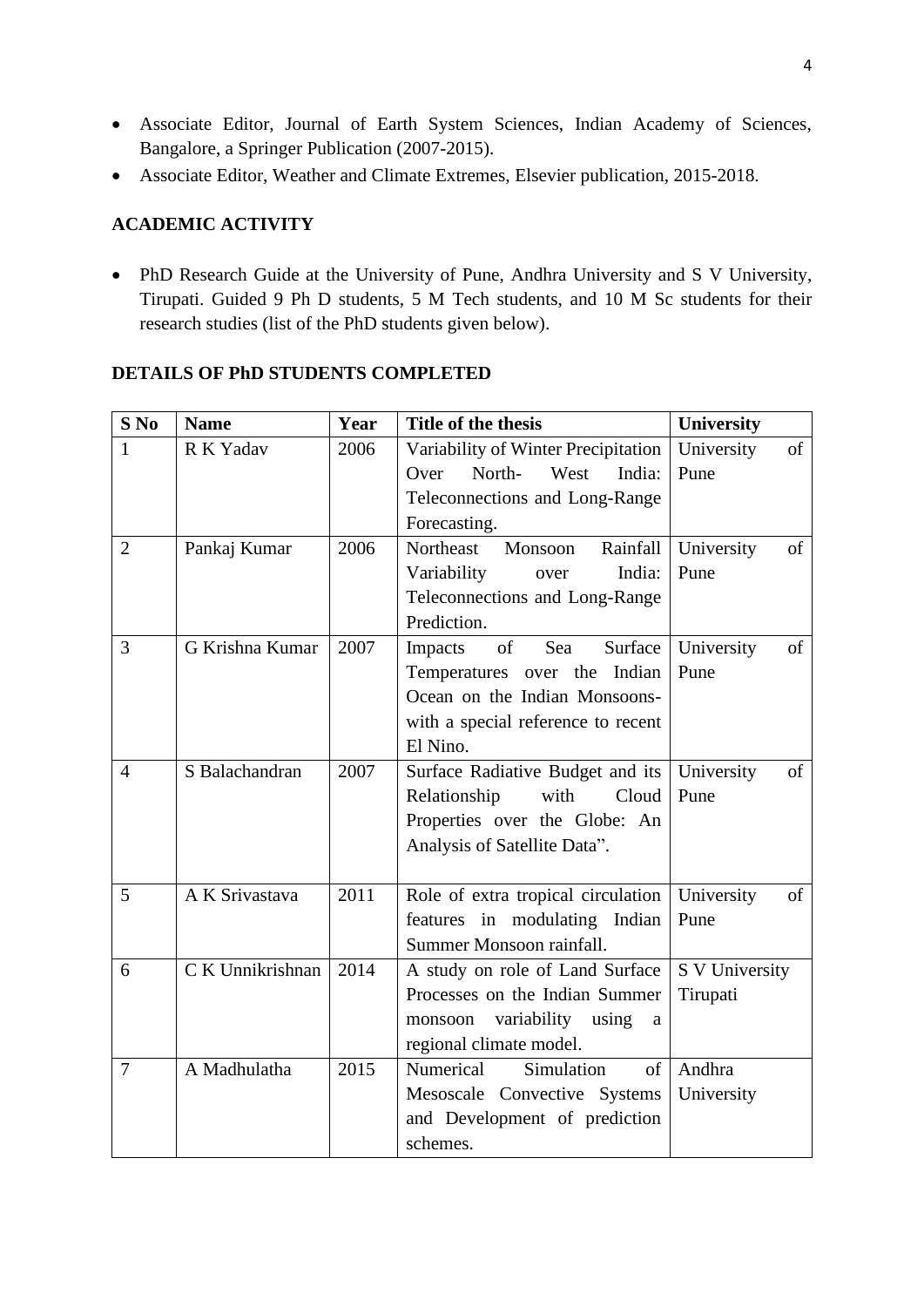| 8  | Sreekala P P | 2017 | Northeast<br>monsoon              | rainfall   S V University, |
|----|--------------|------|-----------------------------------|----------------------------|
|    |              |      | variability over south peninsular | Tirupati                   |
|    |              |      | India in IPCC-AR5 models.         |                            |
| 9  | Karuna Sagar | 2017 | Studies on Rainstorms over India: | S V University,            |
|    |              |      | Observations and Predictability.  | Tirupati                   |
|    |              |      |                                   |                            |
| 10 | Rohini P     | 2020 | Modelling<br>Observational<br>and | $\alpha$ f<br>University   |
|    |              |      | aspects of Heat Waves over India. | Pune                       |

### **RESEARCH PAPERS IN PEER REVIEWED JOURNALS**

Summary of research papers (**Source: Google scholar as on May 28, 2021**)

- Peer-reviewed publications: **121**
- Proceedings of Conferences: **15**
- Total citations: **9788**
- h-Index: **49**
- $\bullet$  i-10 index: 123

### **LIST OF PEER REVIEWED RESEARCH PAPERS**

- 1. Observational aspects of tropical mesoscale convective systems over southeast India, Madhulatha A., **Rajeevan M**., Mohan T.S., Thampi S.B., 2020, **J. Earth System Science**, 129, 10.1007/s12040-019-1300-9
- 2. A novel method for interpolating daily station rainfall data using a stochastic lattice model, Khouder, B, Sabeerali, C.T., Ajayamohan, R.S., Pai,D.S., and **Rajeevan, M**., 2020, J.Hydrometeorology, 21(5), 909-933.
- 3. Enhancing Accuracy of Air Quality and Temperature Forecasts during Paddy Crop Residue Burning Season in Delhi Via Chemical Data Assimilation, 2020, Kumar, R., Ghude, S.D., Biswas, M., --- Nanjundiah, R.S., **Rajeevan, M**., .**J.Geophys.Res. (Atmospheres)**, 125(7), e2020JD033019
- 4. Performance of a very-high resolution global forecast system model (GFS T1534) at 12.5 Km over the Indian region during the 2016-2017 monsoon seasons, 2020, Mukhopadhyay, P., Prasad, V.S., Krishna, R.P.M., …, Durai, V.R., **Rajeevan, M., J. Earth System Sciences**, 2019, 128(6), 155.
- 5. Differences in CAPE between wet and dry spells of the monsoon over the southeastern peninsular India, Mohan T.S., Rao T.N., **Rajeevan M**., 2019, **Met and Atmospheric Physics**, 131, 657-668.
- 6. Future projections of heat waves over India from CMIP5 models, Rohini P., **Rajeevan M**., Mukhopadhay P., 2019, **Climate Dynamics**, 10.1007/s00382-019-04700-9
- 7. Monsoon mission a targeted activity to improve monsoon prediction across scales, Rao S.A., Goswami B.N., Sahai A.K., Rajagopal E.N., Mukhopadhyay P., **Rajeevan M.,** Nayak S., Rathore L.S., Shenoi S.S.C., Ramesh K.J., Nanjundiah R.S., Ravichandran M., Mitra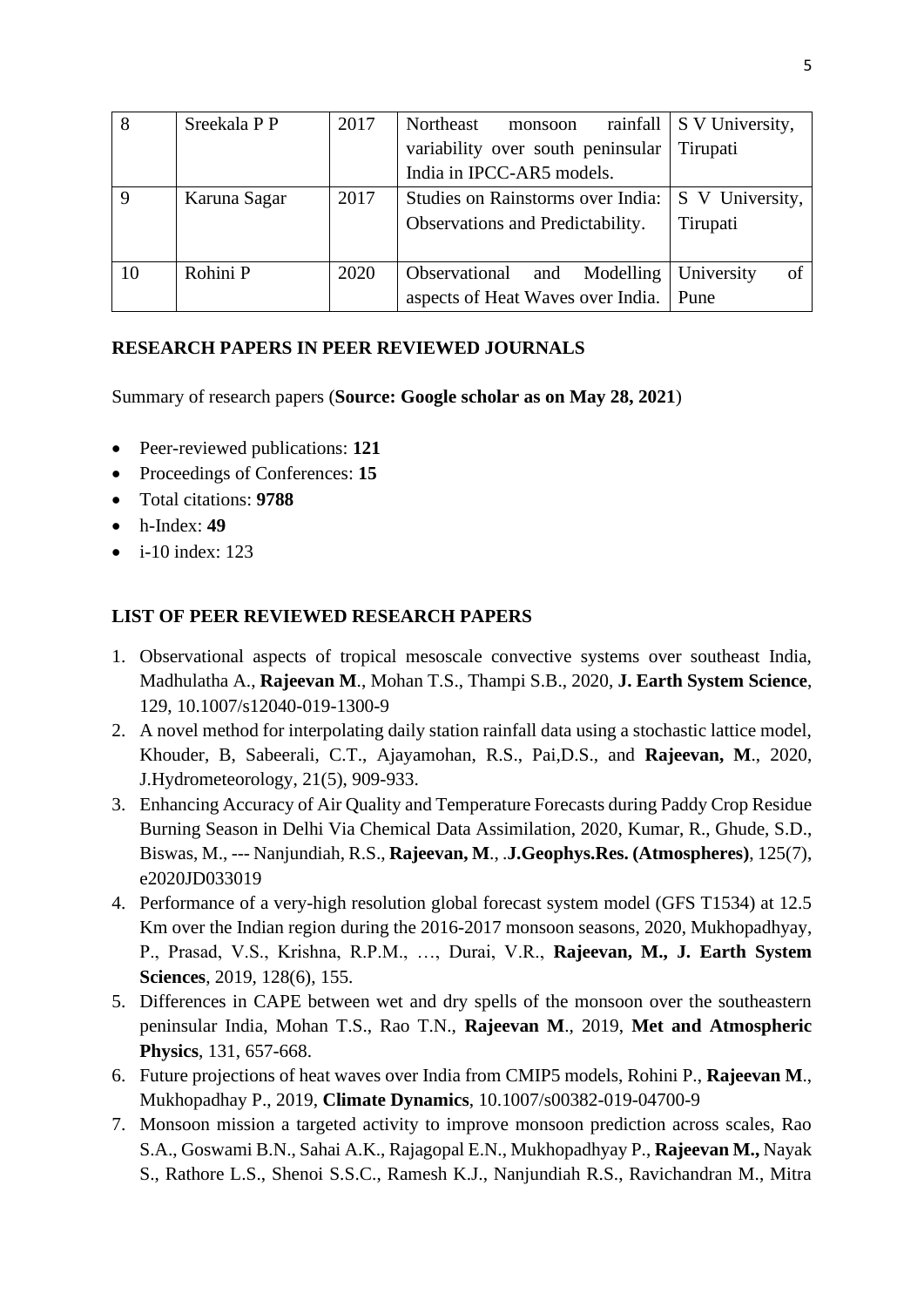A.K., Pai D.S., Bhowmik S.K.R., Hazra A., Mahapatra S., Saha S.K., Chaudhari H.S., Joseph S., Sreenivas P., Pokhrel S., Pillai P.A., Chattopadhyay R., Deshpande M., Krishna R.P.M., Das R.S., Prasad V.S., Abhilash S., Panickal S., Krishnan R., Kumar S., Ramu D.A., Reddy S.S., Arora A., Goswami T., Rai A., Srivastava A., Pradhan M., Tirkey S., Ganai M., Mandal R., Dey A., Sarkar S., Malviya S., Dhakate A., Salunke K., Maini P.,**Bulletin of the American Meteorological Society**, 2019, 100, 2509-2532, 10.1175/BAMS-D-17-0330.1

- 8. Role of enhanced synoptic activity and its interaction with intra-seasonal oscillations on the lower extended range prediction skill during 2015 monsoon season, Abhilash S., Mandal R., Dey A., Phani R., Joseph S., Chattopadhyay R., De S., Agarwal N.K., Sahai A.K., Devi S.S., **Rajeevan M**., 2018, **Climate Dynamics**, 51, 3435, 3446.
- 9. [Atmospheric water budget over the South Asian summer monsoon region,](https://www.scopus.com/record/display.uri?eid=2-s2.0-85013074572&origin=resultslist&sort=plf-f&src=s&sid=613104c03a1bb166d8be4fcc7b1b95ae&sot=autdocs&sdt=autdocs&sl=17&s=AU-ID%287004202450%29&relpos=5&citeCnt=1&searchTerm=) Unnikrishnan, C.K, and **M Rajeevan**, 2018, **Met and Atmos Phys**., 130(2), 175-190.
- 10. High-resolution gridded soil moisture and soil temperature datasets for the indian monsoon region, [Nayak, H.P.,](https://www.scopus.com/authid/detail.uri?origin=resultslist&authorId=56257801600&zone=) [Osuri, K.K.,](https://www.scopus.com/authid/detail.uri?origin=resultslist&authorId=35768178600&zone=) [Sinha, P.,](https://www.scopus.com/authid/detail.uri?origin=resultslist&authorId=35350641800&zone=) [Nadimpalli, R.,](https://www.scopus.com/authid/detail.uri?origin=resultslist&authorId=57053165400&zone=) [Mohanty, U.C.,](https://www.scopus.com/authid/detail.uri?origin=resultslist&authorId=7006069664&zone=) [Chen, F.,](https://www.scopus.com/authid/detail.uri?origin=resultslist&authorId=55490500300&zone=) **[Rajeevan, M.](https://www.scopus.com/authid/detail.uri?origin=resultslist&authorId=7004202450&zone=)**, [Niyogi, D.,](https://www.scopus.com/authid/detail.uri?origin=resultslist&authorId=7004949500&zone=) **Scientific Data**, Volume 5, 2018, Article number 180264
- 11. Impact of different parameterization schemes on simulation of mesoscale convective system over south-east India, [Madhulatha, A.,](https://www.scopus.com/authid/detail.uri?origin=resultslist&authorId=55201426900&zone=) **[Rajeevan, M](https://www.scopus.com/authid/detail.uri?origin=resultslist&authorId=7004202450&zone=)**. , 2018 , **Meteorology and Atmospheric Physics** , (1) , 49-65
- 12. Impact of Assimilation of Conventional and Satellite Radiance GTS Observations on Simulation of Mesoscale Convective System Over Southeast India Using WRF-3DVar, [Madhulatha, A.,](https://www.scopus.com/authid/detail.uri?origin=resultslist&authorId=55201426900&zone=) **[Rajeevan, M](https://www.scopus.com/authid/detail.uri?origin=resultslist&authorId=7004202450&zone=)**., [Bhowmik, S.K.R.,](https://www.scopus.com/authid/detail.uri?origin=resultslist&authorId=8229909000&zone=) [Das, A.K.](https://www.scopus.com/authid/detail.uri?origin=resultslist&authorId=57194599623&zone=) 2018 , **Pure and Applied Geophysics** , (1) , 479-500
- 13. Prediction skill of rainstorm events over India in the TIGGE weather prediction models, [Karuna Sagar, S.,](https://www.scopus.com/authid/detail.uri?origin=resultslist&authorId=57191877849&zone=) **[Rajeevan, M.](https://www.scopus.com/authid/detail.uri?origin=resultslist&authorId=7004202450&zone=)**, [Vijaya Bhaskara Rao, S.,](https://www.scopus.com/authid/detail.uri?origin=resultslist&authorId=6507987897&zone=) [Mitra, A.K.,](https://www.scopus.com/authid/detail.uri?origin=resultslist&authorId=24554420100&zone=) 2017, **Atmospheric Research**, 198, 2017, Pages 194-204.
- 14. North Atlantic controls on wintertime warm extremes and aridification trends in the Middle East[,Kumar, K.N.,](https://www.scopus.com/authid/detail.uri?origin=resultslist&authorId=56532987400&zone=) [Molini, A.,](https://www.scopus.com/authid/detail.uri?origin=resultslist&authorId=6602949984&zone=) [Ouarda, T.B.M.J.,](https://www.scopus.com/authid/detail.uri?origin=resultslist&authorId=7003681763&zone=) **[Rajeevan, M.N](https://www.scopus.com/authid/detail.uri?origin=resultslist&authorId=7004202450&zone=)**., 2017, **Scientific Reports** , (1) , Article number 12301
- 15. A threefold rise in widespread extreme rain events over central India, M.K.Roxy, S.Ghosh, A. Pathak, R. Athulya, M.Mujumdar, R. Murtugudde, P. Terray and **M. Rajeevan**, 2017, **Nature Communications**, DOI: 10.1038/s41467-017-00744-9 |
- 16. Winter Fog Experiment over the Indo-Gangetic Plains of India, Sachin Ghude et al, 2017, **Current Science**, 112, 767-784.
- 17. Performance of the operational and experimental long-range forecasts for the 2015 southwest monsoon rainfall, Pai.D.S., Suryachandra Rao, A., Senroy, S., Pradhan, M., Pillai, P.A., and **M Rajeevan**, 2017, **Current Science**, 112, 68-75.
- 18. Improved prediction of severe thunderstorms over the Indian monsoon region using highresolution soil moisture and temperature initialization, Osuri, K.K., Nadimpalli, R., Mohanty, U.C., Chen, F., **M Rajeevan**, Niyogi, D., 2017**, Nature Scientific Reports**, 7, Article Number 41377, doi: [10.1038/srep41377](https://dx.doi.org/10.1038%2Fsrep41377)
- 19. Past and future trends of hydroclimatic intensity over the Indian monsoon region, Mohan, T.S. and M Rajeevan, 2017, **J Geophysical Research (Atmospheres),** 122, 896-909.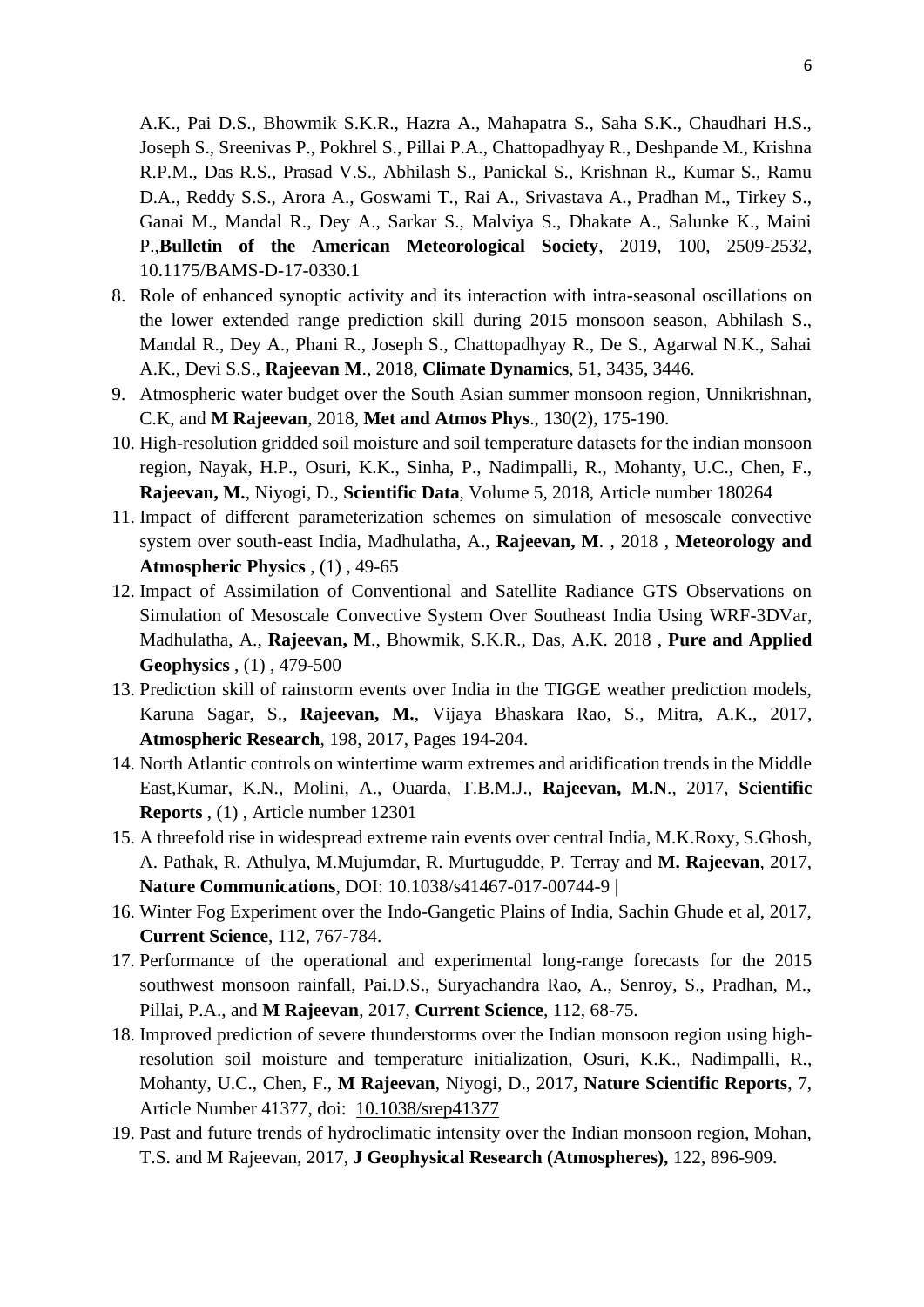- 20. A study on the role of land-atmosphere coupling on the south Asian monsoon climate variability using a regional climate model, Unnikrishnan, C.K., **M Rajeevan** and Vijaya Bhaskara Rao, S., 2017, **Theoretical and Applied Climatology**, 127, 949-964.
- 21. On increasing monsoon rainstorms over India, Karuna Sagar, S., M Rajeevan and Vijay Bhaskara Rao, 2017, **Natural Hazards**, 85, 1743-1757.
- 22. Atmospheric water budget over the South Asian summer monsoon region, Unnikrishnan, C.K., **Rajeevan, M.,** 2017, **Met and Atmos Physics**, 1-16.
- 23. Prediction of seasonal summer monsoon rainfall over homogenous regions of India using dynamical prediction system, Ramu, D.A., Rao.S.A., Pillai.P.A., Pradhan, M., George, G., Rao.D.N., Mahapatra, S., Pai, D.S., and **Rajeevan, M.,** 2017, **J.Hydrology**, 546, 103-112.
- 24. Anomalous Convective activity over sub-tropical east Pacific during 2015 and associated boreal summer monsoon teleconnections, M. Mujumdar, Sooraj, K.P., Krishnan, R., Preethi, B., Joshi, M.K., Varikoden, H., Singh, B.B., and **Rajeevan, M**., 2017, **Climate Dynamics,** 48, 4081-4091.
- **25.** Potential of Collocated radiometer and wind profiler observations for monsoon studies, [Balaji, B.](https://www.scopus.com/authid/detail.uri?authorId=57190682788&origin=resultslist&zone=contextBox) [Prabha, T.V.](https://www.scopus.com/authid/detail.uri?authorId=6701490531&origin=resultslist&zone=contextBox) [Jaya Rao, Y.](https://www.scopus.com/authid/detail.uri?authorId=6506180695&origin=resultslist&zone=contextBox) [Kiran, T.](https://www.scopus.com/authid/detail.uri?authorId=57194052758&origin=resultslist&zone=contextBox) [Dinesh, G.](https://www.scopus.com/authid/detail.uri?authorId=57194058082&origin=resultslist&zone=contextBox) [Chakravarty, K.](https://www.scopus.com/authid/detail.uri?authorId=35147687500&origin=resultslist&zone=contextBox) [Sonbawne, S.](https://www.scopus.com/authid/detail.uri?authorId=7801642681&origin=resultslist&zone=contextBox)  [M.,](https://www.scopus.com/authid/detail.uri?authorId=7801642681&origin=resultslist&zone=contextBox) **[M. Rajeevan](https://www.scopus.com/authid/detail.uri?authorId=7004202450&origin=resultslist&zone=contextBox)**, 2017, **Atmospheric Research**, 194, 17-26.
- **26.** [Anomalous convective activity over sub-tropical east Pacific during 2015 and associated](http://link.springer.com/article/10.1007/s00382-016-3321-2)  [boreal summer monsoon teleconnections,](http://link.springer.com/article/10.1007/s00382-016-3321-2) Milind Mujumdar, KP Sooraj, R Krishnan, B Preethi, Manish K Joshi, Hamza Varikoden, Bhupendra B Singh, **M Rajeevan**, 2016, **Climate Dynamics**, DOI: 10.1007/s00382-016-3321-2.
- 27. How distinct are the two flavors of El Niño in retrospective forecasts of Climate Forecast System version 2 (CFSv2)?, Pillai, Prasanth A., Suryachandra A. Rao, Gibies George, D. Nagarjuna Rao, S. Mahapatra, **M. Rajeevan**, Ashish Dhakate, and Kiran Salunke, 2016, **Climate Dynamics**, DOI: 10.1007/s00382-016-3305-2
- 28. On the variability and increasing trends of heat waves over India, Rohini, P., **M.Rajeevan** and A.K.Srivastava, 2016, **Nature Scientific Reports**, Vol.6, **DOI:** 10.1038/srep26153
- 29. Anatomy of Indian heat waves, Ratnam, J.V., S.K.Behera, S.B.Ratnam, **M. Rajeevan** and T.Yamagata, 2016, **Nature Scientific Reports**, Vol.6., **DOI:** 10.1038/srep24395
- 30. [CMIP5 Projected Changes in the Annual Cycle of Indian Monsoon](http://www.mdpi.com/2225-1154/4/1/14/htm) Rainfall, Pravat Jena, Sarita Azad, **M. Rajeevan**, 2016, **Climate**, doi[:10.3390/cli4010014](http://dx.doi.org/10.3390/cli4010014)
- 31. Possible shift in the ENSO-Indian Monsoon rainfall relationship under future global warming, Azad, S., and **M. Rajeevan**, 2016, **Nature Scientific Reports**, Vol.6, **DOI:**  10.1038/srep20145
- 32. Extremes in June rainfall during the Indian summer monsoons of 2013 and 2014: Observational analysis and extended-range prediction, Joseph, S., A.K.Sahai, R.Chattopadhyay, S.Sharmila, S.Abhilash, **M.Rajeevan**, R.Mandal, A.Dey, N.Borah, 2016, R.Phani, **Quart.Roy.Met.Society**, 142, 1276-1289
- 33. Precipitation Climatology over India: Validation with observations and reanalysis datasets and spatial trends, Kishore, P., Jyothi, S., G.Basha, S.V.B.Rao, **M Rajeevan**, Velicogna, I., and T.C. Sutterley, 2016, **Climate Dynamics**, 46, 541-556
- 34. A study on the role of land-atmosphere coupling on the south Asian monsoon climate variability using a regional climate model, C.K.Unnikrishnan, **M. Rajeevan** and S.Vijaya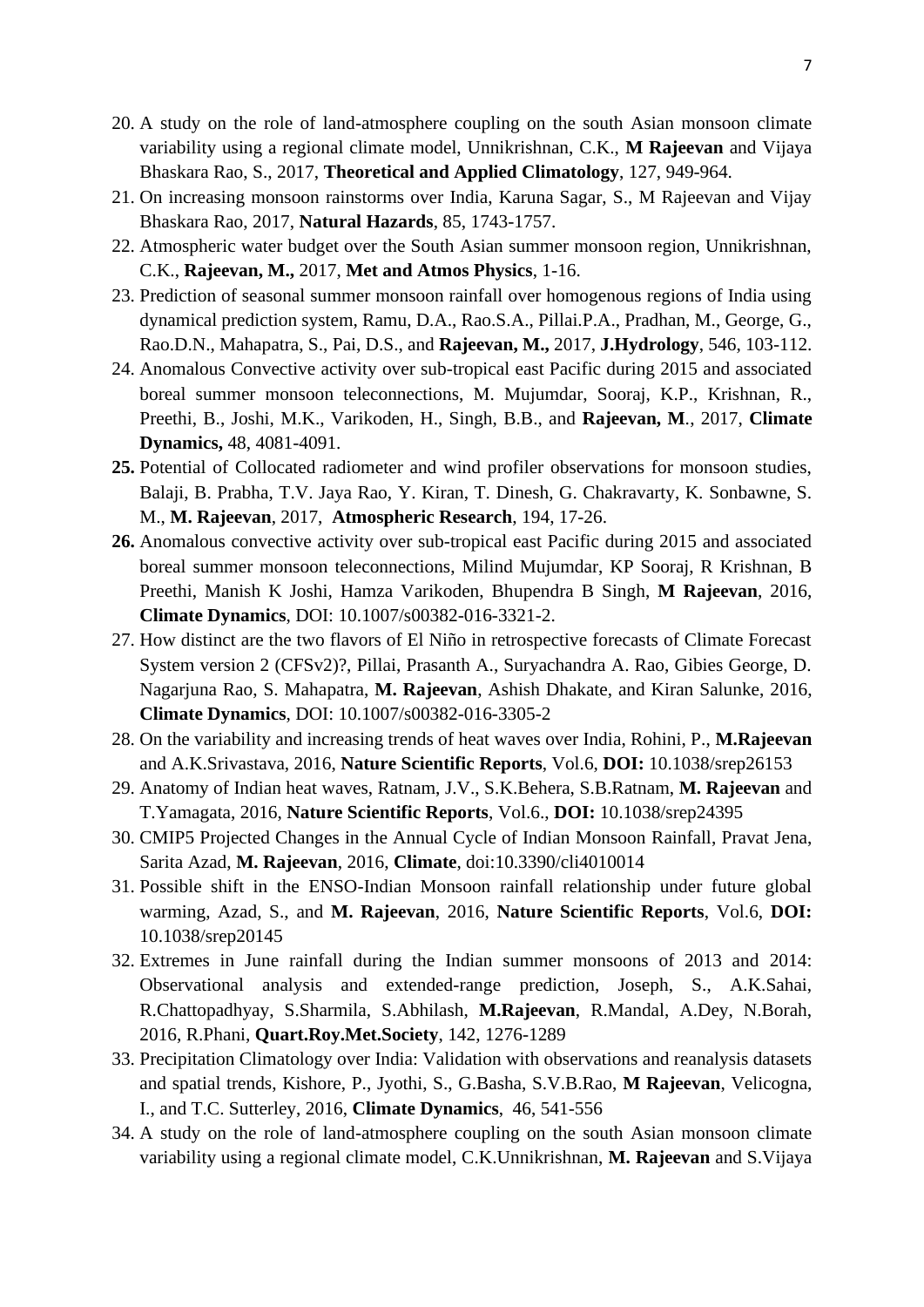Bhaskara Rao, 2015, **Theoretical and Applied Climatology**, DOI: 10.1007/s00704-015- 1680-y

- 35. Role of vertical structure of cloud microphysical properties on cloud radiative forcing over the Asian monsoon region, Ravi Kiran, **M. Rajeevan**, Gadhavi, H, S.V.B. Rao, A. Jayaraman, 2015, **Climate Dynamics**, 45, 3331-3345
- 36. An Indian Ocean precursor for Indian Summer Monsoon Rainfall variability, Sreejith, O.P., Swapna, P., Pai.D.S., and **Rajeevan, M**., 2015, **Geophys. Res.Letters**, *42*(21), 9345-9354
- 37. Prediction of Indian rainfall during the summer monsoon season on the basis of links with equatorial Pacific and Indian Ocean Climate indices, Sajani, S., Gadgil, S., Francis, P.A., and **Rajeevan, M**., 2015, **Environ Res. Letters**, 10 (9), DOI 10.1088/1748- 9326/10/9/094004.
- 38. Unprecedented hailstorms over north peninsular India during February–March 2014, Kulkarni, J. R., Morwal, S. B., Narkhedkar, S. G., Maheskumar, R. S., Padmakumari, B., Sunitha Devi, S., & **Rajeevan, M**, 2015, *Journal of Geophysical Research: Atmospheres***,** *120*(7), 2899-2912.
- 39. Development and Evaluation of an Objective Criterion for the Real-Time Prediction of Indian Summer Monsoon Onset in a Coupled Model Framework, Susmitha Joseph, A. K. Sahai, S. Abhilash, R. Chattopadhyay, N. Borah, B. E. Mapes, **M. Rajeevan**, and A. Kumar, 2015: *J. Climate*, **28**, 6234–6248. doi: [10.1175/JCLI-D-14-00842.1](http://dx.doi.org/10.1175/JCLI-D-14-00842.1)
- 40. Improved Spread–Error Relationship and Probabilistic Prediction from the CFS-Based Grand Ensemble Prediction System, S. Abhilash, A. K. Sahai, N. Borah, S. Joseph, R. Chattopadhyay, S. Sharmila, **M. Rajeevan**, B. E. Mapes, and A. Kumar, 2015: *J. Appl. Meteor. Climatol.*, **54**, 1569–1578, doi: [10.1175/JAMC-D-14-0200.1](http://dx.doi.org/10.1175/JAMC-D-14-0200.1)
- 41. Rethinking Indian monsoon rainfall prediction in the context of recent global warming, B. Wang, B. Xiang, J.Li, P.J. Webster, **M. Rajeevan**, J.Liu and K.J.Ha, 2015, **Nature Communications**, 6:7154, DOI: 10.1038/NCOMMS8154
- 42. Precipitation climatology over India: validation with observations and reanalysis datasets and spatial trends, P. Kishore, S. Jyothi, G.Basha, Rao, S.V.B., **M. Rajeevan**, I. Velicogna and T.C. Sutterley, 2015, **Climate Dynamics**, DOI**:** 10.1007/s00382-015-2597-y.
- **43.** Role of vertical structure of cloud microphysical properties on cloud radiative forcing over the Asian monsoon region, V. Ravi Kiran, **M. Rajeevan**, H.Gadhavi, S.V.B.Rao, and A. Jayaraman, 2015, **Climate Dynamics**, DOI: 10.1007/s00382-015-2542-0
- 44. Analysis of the daily rainfall events over India using a new long period (1901-2010) high resolution  $(0.25^{\circ} \times 0.25^{\circ})$  gridded rainfall data set, Pai, D.S., Sridhar, L., Badwaik, M.R., **Rajeevan, M.** (2014) **Climate Dynamics,** DOI**:** 10.1007/s00382-014-2307-1
- 45. High-resolution operational monsoon forecasts: an objective assessment, Sahai, A.K., Abhilash, S., Chattopadhyay, R., Borah, N., Joseph, S., Sharmila, S., **Rajeevan, M**.,(2014) **Climate Dynamics,** DOI**:** 10.1007/s00382-014-2210-9
- 46. Examining pathways for modulation of Indian Summer Monsoon Rainfall by extratropical tropospheric temperature pattern, Srivastava, A.K., **Rajeevan, M.,** Kshirsagar, S.R., (2014) **International Journal of Climatology,** DOI**:** 10.1002/joc.3940
- 47. Gridded daily Indian monsoon rainfall for 14 seasons: Merged TRMM and IMD gauge analyzed values ,Mitra, A.K., Momin, I.M., Rajagopal, E.N., Basu, S., **Rajeevan, M**., Krishnamurti, T.N. (2013) **Journal of Earth System Science**, 122 (5), pp. 1173-1182.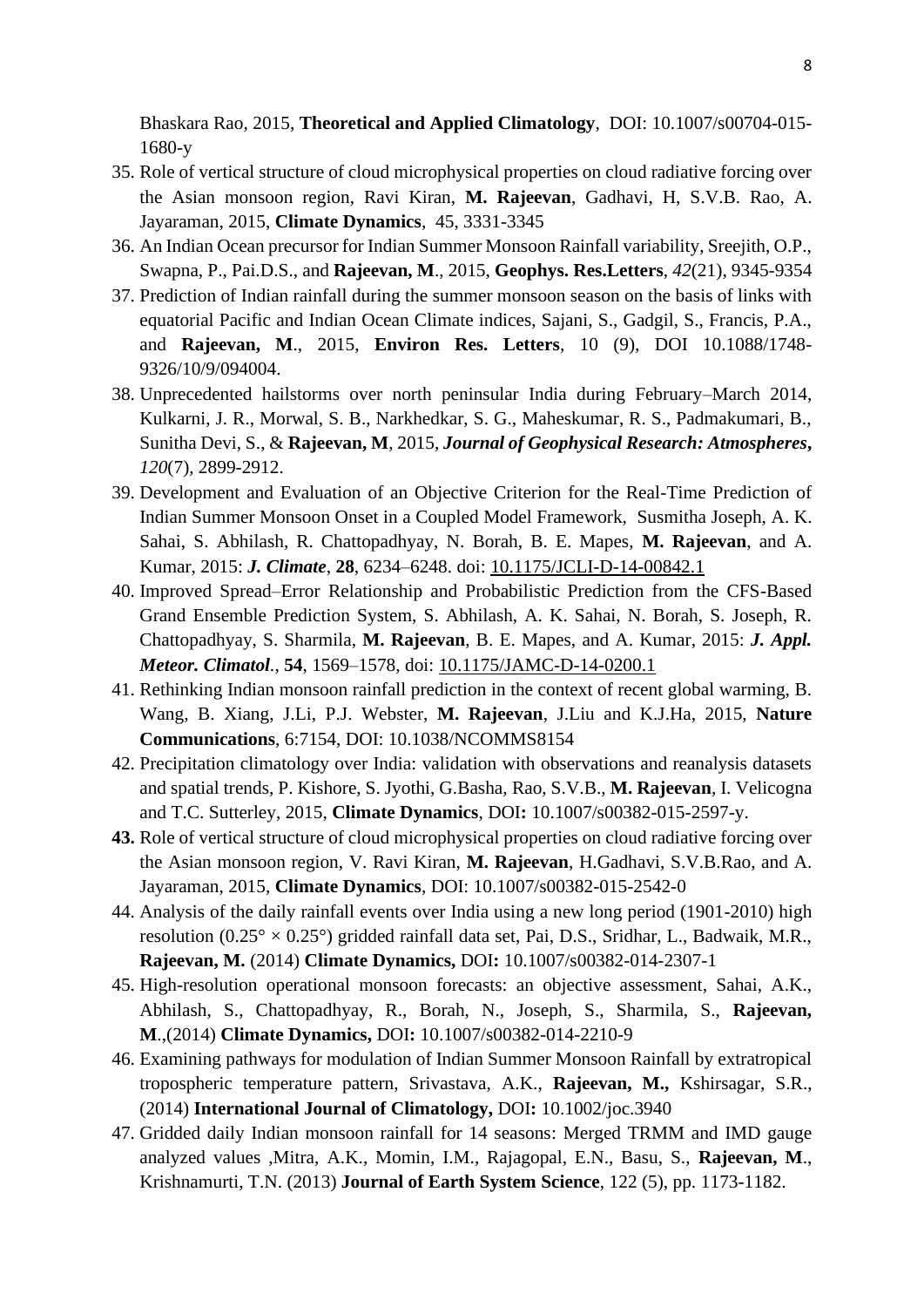- 48. Development of a high resolution land surface dataset for the South Asian monsoon region, C.K.Unnikrishnan, **M Rajeevan**, S.Vijayabhaskara Rao, Manoj Kumar, 2013, **Current Science**, 1235-1246.
- 49. On the epochal variation of intensity of tropical cyclones in the Arabian Sea, **M Rajeevan**, J.Srinivasan, K.Niranjan Kumar, C.Gnanaseelan and M.M. Ali, 2013, **Atmos.Sci.Letters**, 14, 249-255.
- 50. On the observed variability of monsoon droughts over India, K Niranjan Kumar, **M Rajeevan**, D.S.Pai, A.K.Srivastava and B. Preethi, 2013, **Weather and Climate Extremes,** 1, 42-50.
- 51. Enhancement of inland penetration of monsoon depressions in the Bay of Bengal due to prestorm ground wetness, Kishtawal, C.M., Niyogi, D., Rajagopalan, B., **M.Rajeevan**, Jaiswal, N., Mohanty, U.C., 2013**, Water Resources Research 49 (6)** , 3589-3600**.**
- 52. Large scale features and assessment of spatial scale correspondence between TMPA and IMD rainfall datasets over Indian landmass, Uma, R., Kumar, T.V.L., Narayanan, M.S., **M. Rajeevan**, Bhate, J., Kumar, K.N. 2013**, Journal of Earth System Science 122 (3) , 573- 588.**
- 53. On the detection of onset and activity of the Indian summer monsoon using GPS RO refractivity profiles, Jagannadha Rao, V.V.M., Venkat Ratnam, M., Durga Santhi, Y., Roja Raman, **M. Rajeevan,** Vijaya Bhaskara Rao, S**. 2013, Monthly Weather Review 141 (6) ,** 2096-2106.
- 54. Diurnal variability of stability indices observed using radiosonde observations over a tropical station: Comparison with microwave radiometer measurements, Ratnam, M.V., Santhi, Y.D., **M. Rajeevan,** Rao, S.V.B. 2013, **Atmospheric Research 124 , 21-33**
- 55. Identification and validation of homogeneous rainfall zones in India using correlation analysis, Saikranthi, K., Narayana Rao, T., **M. Rajeevan,** Vijaya Bhaskara Rao, S., 2013, **Journal of Hydrometeorology 14 (1) ,** 304-317
- 56. Nowcasting severe convective activity over southeast India using ground-based microwave radiometer observations, Madhulatha, A., **M. Rajeevan,** Venkat Ratnam, M., Bhate, J., Naidu, C.V., 2013, **Journal of Geophysical Research D: Atmospheres 118 (1) , 1-13**
- **57.** Characteristic features of winter precipitation and its variability over northwest India, Yadav, R.K., Rupa Kumar, K., **M. Rajeevan,** 2012, **Journal of Earth System Science,** 121 (3) , 611-623
- 58. Northeast monsoon over India: Variability and prediction, **M.Rajeevan**, Unnikrishnan, C.K., Bhate, J., Niranjan Kumar, K., Sreekala, P.P. 2012, **Meteorological Applications** 19 (2) , 226-236.
- 59. A study of vertical cloud structure of the Indian summer monsoon using CloudSat data, 2012, **M. Rajeevan**, P. Rohini, K. Niranjan Kumar, J.Srinivasan and C.K.Unnikrishnan, **Climate Dynamics**, DOI 10.1007/s00382-012-1374-4.
- 60. Development of a perfect prognosis probabilistic model for prediction of lightning over southeast India, 2012, **M. Rajeevan**, A. Madhulatha, M. Rajasekhar, Jyoti Bhate, Amit Kesarkar and B.V.Appa Rao, **J.Earth Syst Sci.,** 121, 355-371.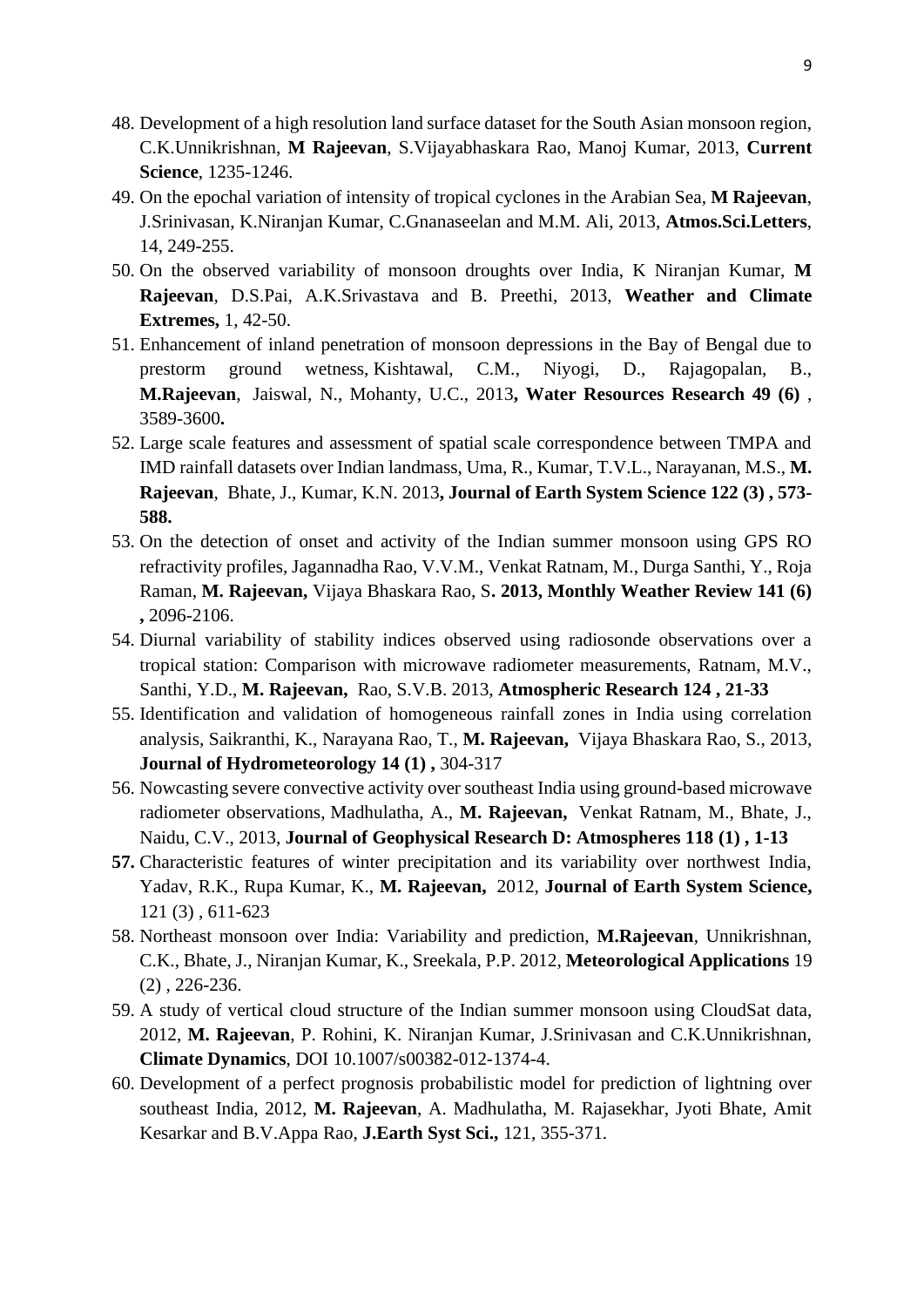- 61. Evaluation of the ENSEMBLES multi-model seasonal forecasts of Indian summer monsoon variability, 2011, **M. Rajeevan**, C.K.Unnikrishnan and B.Preethi, **Climate Dynamics**, DOI 10.1007/s00382-011-1061-1
- 62. Role of intra-seasonal oscillations in modulating Indian summer monsoon rainfall, 2011, Ashwini Kulkarni, R. Kripalani, S.Sabade, and **M. Rajeevan**, **Climate Dynamics**, DOI 10.1007/s00382-010-0973-1
- 63. Northeast monsoon variability over south peninsular India and its teleconnections, 2011, P.P.Sreekala, S. Vijaya Bhaskara Rao and **M Rajeevan**, **Theor.Appl.Climatology**, DOI 10.1007/s00704-011-0513
- 64. Intriguing Aspects of the Monsoon Low-Level Jet over Peninsular India Revealed by High-Resolution GPS Radiosonde Observations, 2011, M Roja Raman, M Venkat Ratnam, **M.Rajeevan**, V.V.M Jagannadha Rao and S.Vijaya Bhaskara Rao, **J.Atmos.Sci**, 68, 1414- 1423.
- 65. Sub-daily variations observed in Tropical Easterly Jet (TEJ) streams, 2011,M. VenkatRatnam, M.RojaRaman, SanjayKumarMehta, DebashisNath, B.V.Krishnamurthy, **M. Rajeevan**, S.VijayaBhaskaraRao, D.NarayanaRao, **Journal of Atmospheric and Solar-Terrestrial Physics**,73, 731–740
- 66. State of the Climate in 2010: South Asian Climate, 2011, **M. Rajeevan**, A.K.Srivastava, J.Revadekar, Zubair Lareef, **Bull. Amer. Met Society**, 92, S1–S236, doi: <http://dx.doi.org/10.1175/1520-0477-92.6.S1>
- 67. Active and Break spells of the Indian summer monsoon, 2010, **M. Rajeevan**, Sulochana Gadgil and Jyoti Bhate, **J.Earth System Science**, 119, 229-247.
- 68. Sensitivity of WRF cloud microphysics to simulations of a severe thunderstorm event over southeast India, 2010, **M Rajeevan**, A Kesarkar, S.B.Thampi, T.N.Rao, B.Radhakrishna and M.Rajasekhar, **Ann.Geophys**. 28, 603-619.
- 69. Study of Atmospheric Forcing and Responses (SAFAR) campaign: overview, 2010, Jayaraman A, Ratnam MV, Patra AK, T.Narayana Rao, S.Sridharan, **M. Rajeevan**, H.Gadhavi, A.Kesarkar, P.Srinivasulu, K.Raghunath, **Ann. Geophys**. 28, 89-101.
- 70. State of the Climate in 2009: South Asian Climate, **M. Rajeevan**, A.K.Srivastava, and J.Revadekar, 2010, **Bull. Amer. Met Society**, 91, July issue, doi: 10.1175/BAMS-91-7- State of the Climate
- 71. Analysis of variations of cloud and aerosol properties associated with active and break spells of Indian summer monsoon using MODIS data, 2009, Ravi Kiran, V., **M. Rajeevan**, S. Vijaya Bhaskara Rao and N Prabhakara Rao, **Geo Phys.Letters**, Vol 36, DOI 10.1029/2008GL037135
- 72. Summer monsoon onset over Kerala: New Definition and prediction, 2009, Pai, D.S. and **M. Rajeevan**, S, **J. Earth System. Science**, Vol. 118, 123-135.
- 73. A high resolution daily gridded rainfall dataset (1971-2005) for mesoscale meteorological studies, 2009, **M. Rajeevan**. and Jyoti Bhate, **Current Science**, 96, 558-562.
- 74. State of the Climate in 2008: South Asian Climate, 2009, **M Rajeevan**, A.K.Srivastava, and J. Revadekar**, Bull. Amer.Met. Society**, 90, 8, doi: 10.1175/BAMS-90-8-State of the Climate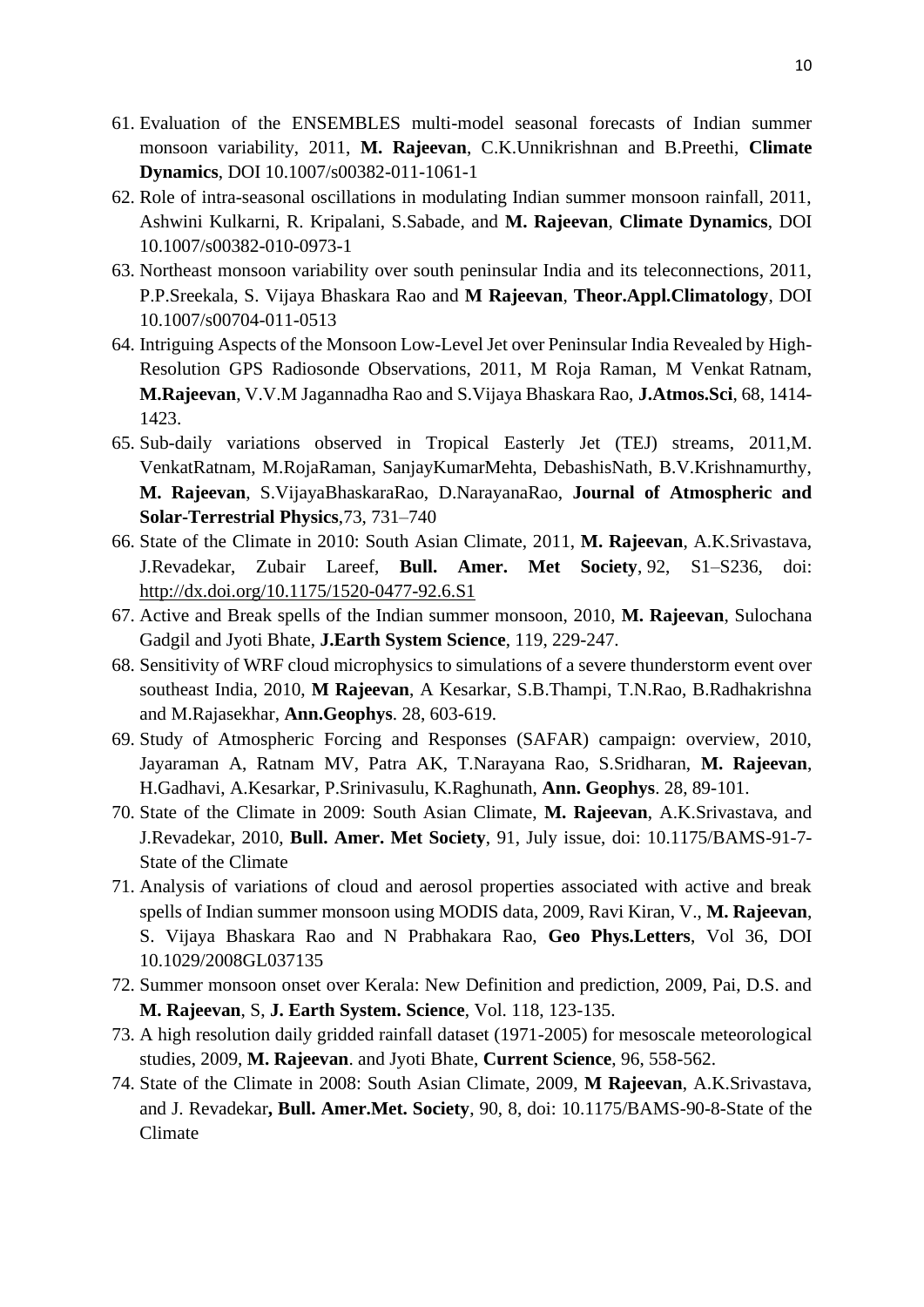- 75. Increasing influence of ENSO and decreasing influence of AO/NAO in the recent decades over northwest India winter precipitation, 2009, Yadav, R. K., K. Rupa Kumar, and **M. Rajeevan**, **J. Geophys. Res.,** 114, D12112, doi:10.1029/2008JD011318.
- 76. Daily Indian Precipitation Analysis from a Merge of Rain-Gauge Data with the TRMM TMPA Satellite-Derived Rainfall Estimates, 2009, Mitra, A.K., A.K.Bohra, **M.Rajeevan**, and T.N.Krishnamurti, **J. of Met. Soc. of Japan**, 87A, 265-279
- 77. Improving Global Model Precipitation Forecasts over India from Downscaling and FSU Superensemble Part I- 1-5 days forecasts, 2009, Krishnamurti, T.N., Mishra, A.K., Chakraborty, A., and **M Rajeevan**, **Mon. Wea. Rev.,** 137, 2713- 2735.
- 78. Variability of extreme rainfall events over during the southwest monsoon season, 2009, Pattanaik. D.R., **M Rajeevan**, **Meteorological Applications**, DOI 10.1002/met.164.
- 79. Characteristics of the Tropical Easterly Jet: Long-term trends and their features during active and break monsoon phases, 2009, Raman MR, Rao VVMJ, Ratnam MV, **M. Rajeevan,** S.V.B.Rao, D.Narayana Rao, N. Prabhakara Rao, **J.Geophys.Res**., 114, D19105, doi:10.1029/2009JD012065
- 80. Development of a high resolution daily gridded temperature data set (1969-2005) for the Indian region, 2009, Srivastava, A.K., **M Rajeevan**, S.R.Kshirsagar, **Atmospheric Science Letters,** DOI 10.1002/asl.232.
- 81. Analysis of variability and trends of extreme rainfall events over India using 104 years of gridded daily rainfall data, 2008, **M Rajeevan**, Jyoti Bhate and A.K.Jaswal, **Geophysical Research Letters**, Vol.35, L18707, doi 10.1029/2008GL035143.
- 82. Inter-annual relationship between Atlantic Sea Surface Temperature anomalies and Indian summer monsoon, 2008, **M. Rajeevan** and Latha Sridhar, **Geophysical Research Letters**, doi 10.1029/2008GL036025.
- 83. Out of phase relationships between convection over northwest India and warm pool region during the winter season, 2008, R.K.Yadav, K.Rupa Kumar and **M.Rajeevan**, **Int. J. Climatology**, DOI 10.1002/joc.1783.
- 84. Climate Change scenarios for northwest India winter season, 2008, R.K.Yadav, K.Rupa Kumar and **M.Rajeevan**, **Quaternary International,** DOI 10.1016/quaint.20.08.09.012
- 85. On the El Nino-Indian Monsoon predictive relationships, 2007, M. Rajeevan and D.S.Pai, **Geophys.Res.Letters**, Vol.34, doi: 10.1029/2006GL028916.
- 86. Sensitivity of surface radiation budget to clouds over the Asian monsoon region, 2007, S.Balachandran and **M.Rajeevan**, **J.Earth. System. Science**, 116, 159-169.
- 87. Monsoon Variability: Links to major oscillations over the equatorial Pacific and Indian oceans, 2007, Sulochana Gadgil, **M.Rajeevan** and P.A.Francis, **Current Science**, 93, 182- 194.
- 88. Trends in the rainfall pattern over India, 2007, Guhathakurta, P, and **M.Rajeevan, Int. J.Climatology**, DOI 10.1002/joc.
- 89. North-west Pacific tropical cyclone activity and July rainfall over India, D.R.Pattanaik and **M.Rajeevan**, 2006, **Meteor and Atmos. Phys**., DOI 10.1007/s00703-006-0193-0.
- 90. Empirical Prediction of Indian summer monsoon rainfall with different lead periods based on global SST anomalies, D.S.Pai and **M.Rajeevan**, 2006, **Meteor and Atmos.Phys**, 92, 33-43.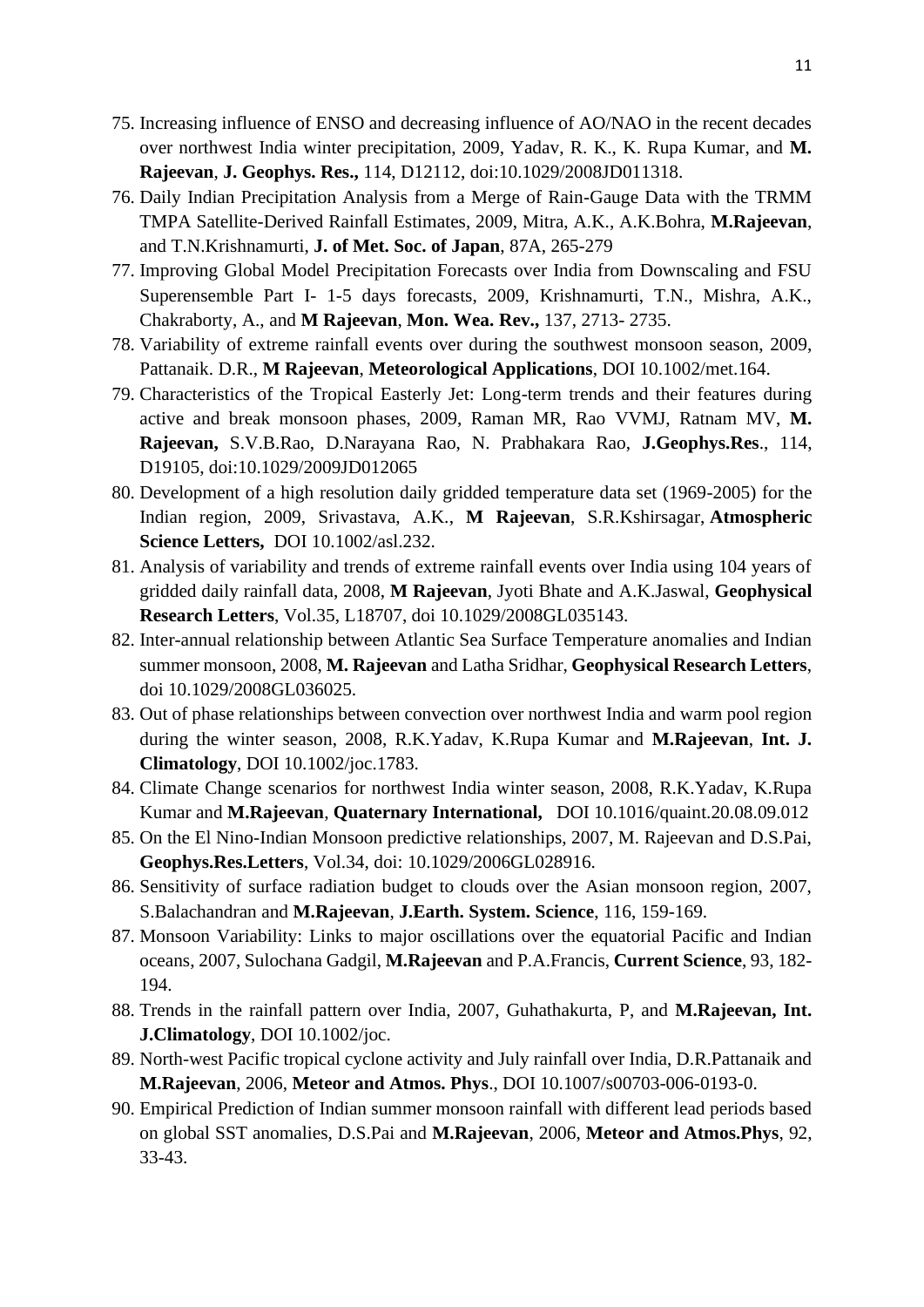- 91. New Statistical models for long-range forecasting of southwest monsoon rainfall over India, **M.Rajeevan**, D.S.Pai, R.Anil Kumar and B.Lal, **Climate Dynamics**, 2006, DOI 10.1007/s00382-006-019706.
- 92. High resolution daily gridded rainfall data for the Indian region: Analysis of break and active monsoon spells, **M.Rajeevan**, Jyoti Bhate, J.D.Kale and B.Lal, 2006, **Current Science,** 91, 3, 296-306.
- 93. On the recent strengthening of the relationship between ENSO and northeast monsoon rainfall over South Asia, 2006, Pankaj Kumar, K.Rupa Kumar, **M.Rajeevan**, and A.K.Sahai, **Climate Dynamics**, DOI 10.1007/s00382—006-0210-0.
- 94. Did unusual warming over the mid and higher latitudes play some role in causing the unprecedented failure of the southwest monsoon during July 2002?, 2006, A.K.Srivastava, P.Guhatkaurta, **M.Rajeevan**, S.K.Dikshit and S.R.Kshirsagar, **Met and Atmos. Physics**, DOI 10.1007/s00703-006-0203-x.
- 95. Monsoon prediction Why yet another failure?, Sulochana Gadgil, **M.Rajeevan** and Ravi Nanjundiah, 2005, **Current Science**, 88, 9, 1389, 1400.
- 96. Role of ITCZ over North Indian Ocean and Pre-Meiyu front in modulating July rainfall over India, Srivastava, A.K., **M. Rajeevan** and S.R. Shirsagar, 2004, **J. Climate**, 17,673- 678.
- 97. IMD's New Operational Models for Long Range Forecast of South-west Monsoon Rainfall over India and their verification for 2003, **M. Rajeevan**, D.S.Pai, S.K.Dikshit and R.R.Kelkar, 2004, **Current Science**, 86, 422-431.
- 98. Tropical Pacific Upper Ocean heat content variations and Indian summer monsoon rainfall, **M.Rajeevan** and M.McPhaden, 2004, **Geophys.Res.Letters**, 31, DOI 10.1029/2004GL020631.
- 99. Updated operational models for long-range forecasts of Indian summer monsoon rainfall, V. Thapliyal and **M Rajeevan**, 2003, **Mausam,** 54, 495-504.
- 100. Predictive relationships between Indian Ocean sea surface temperatures and Indian summer monsoon rainfall, **M. Rajeevan**, D.S.Pai and V. Thapliyal, 2002, **Mausam,** 53, 337-348.
- 101. Teleconnection of SST and OLR anomalies over Atlantic Ocean with Indian summer monsoon, A.K.Srivastava, **M. Rajeevan** and Ruta Kulkarni, 2002, **Geophys. Res. Letters**., Vol.29, No.8.125-1, 125-4.
- 102. Winter Surface Pressure anomalies over Eurasia and Indian summer monsoon rainfall, **M.Rajeevan**, 2002, **Geophys.Res.Letters**., Vol. 29, No.10, 94-1,94-4.
- 103. Interactions among Deep convection, Sea surface temperature and radiation in the Asian monsoon region*,* **M. Rajeevan**, 2001, **Mausam,** 52, 83-96.
- 104. Asymmetric thermodynamic structure of monsoon depression revealed in Microwave satellite data, **M. Rajeevan**, D.S.Pai and M.R.Das**., Current Science**, 2001, 81,448-450.
- 105. Prediction of Indian summer monsoon: Status, Problems and prospects, **M. Rajeevan**, **Current Science**, 2001, 81,101-107.
- 106. Net Cloud Radiative Forcing at the top of the Atmosphere in the Asian monsoon region, 2000, **M. Rajeevan** and J.Srinivasan**, J.Climate**, 13, 650-657.